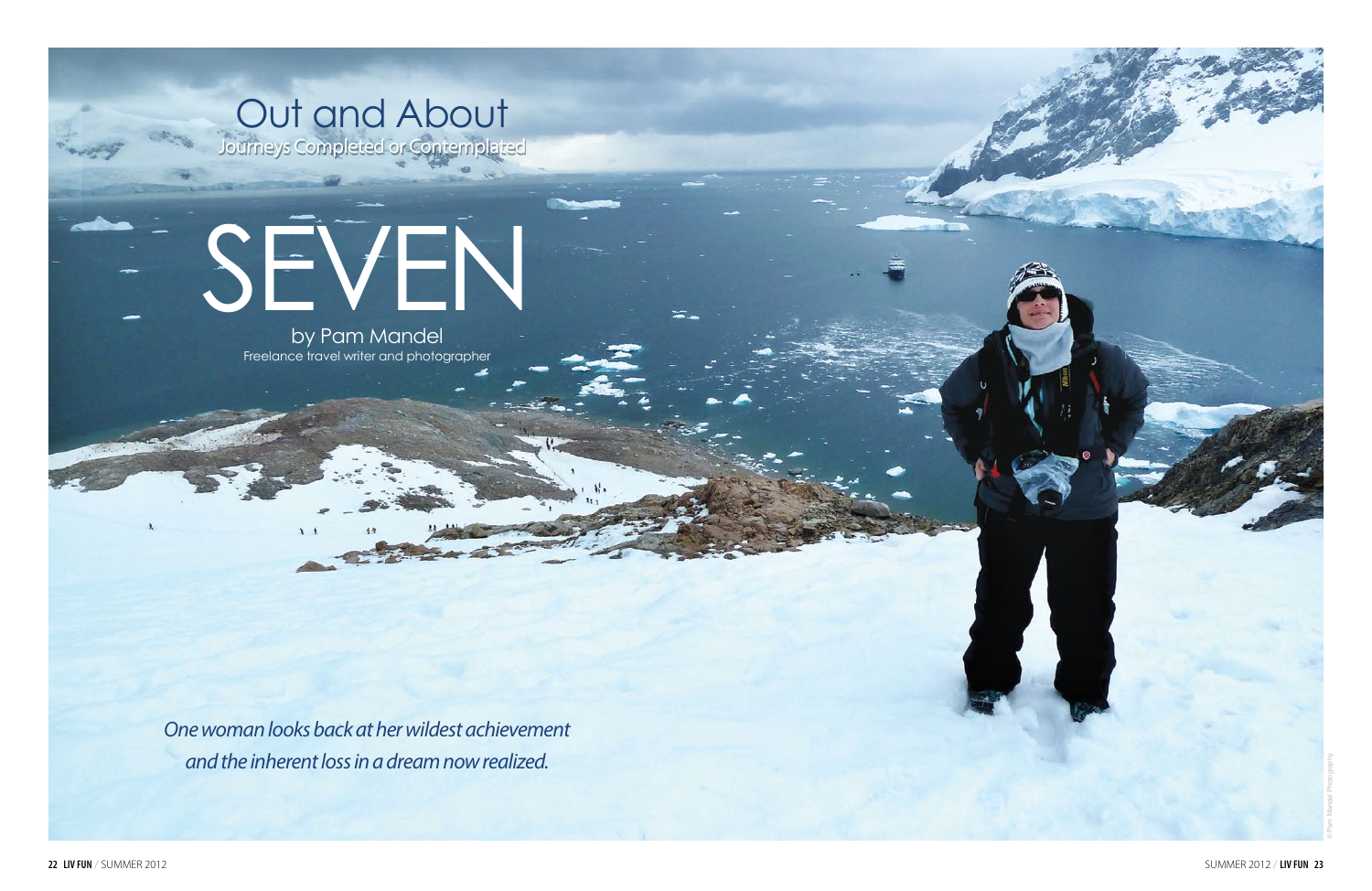**Slumped back into my chair, overwhelmed. My seat at the window faced the stern. We were sliding past giant blue glaciers, their cracked faces a wall above the blue black mirror of the Lemaire Channel. I felt oddly sad all** seat at the window faced the stern. We were sliding past giant blue glaciers, their cracked faces a wall above the blue black mirror of the like I might cry, though sad isn't the right word at all. "What's the matter?" asked my breakfast companion. She must have seen the shift of emotion on my face, in my body.

"This is the last continent," I said. "I've been to all seven now."

#### **Exploration in the Modern Age**

"Charcot was an idiot," said the doctor, as we walked the icy slopes of Petermann Island.

French explorer Charcot anchored on the wrong side of the island. The prevailing winds blew ice into the cove, forcing him to winter over. The other side

of the island, where the Plancius — "my" ship — was anchored while we were ashore, was free and clear. I looked south at Charcot's cove. A block of blue ice, vaguely reminiscent of a cowboy hat and the size of a modest house, was shifting, gradually, toward the shore. The weather was bad that day; it was raining,

hard. The island was a worn-down slide of algaecovered snow and muddy penguin guano. Every now and then my boots would punch through the surface into a puddle of icy water. In two hours, I would be back on the ship. I would be wearing slippers and eating butternut squash soup. I would be uploading photos from my camera to my laptop. Charcot would probably have been listening to the ice crunch up against his ship (a sound I know now) and worrying. Charcot survived the winter — he died later in a shipwreck off the coast of Iceland, something I have no plans to do.

Lately I consider my travels in historical context. It's not that I am a great explorer; it's that I like to put the significance of my travels in the context of those brave humans, those madmen — and in some cases women — who went off the map so they could find out what was there. I like to be taken down a notch or 12 when I think I'm doing something special. I like to keep in mind the absolute privilege I have in being able to — can you believe this — take a ship to Antarctica to see penguins and seals and the wild raw places where nature makes lunch out of all of us, should she be so inclined. Iced in with his crew, Charcot probably had hard tack and seal meat, while on the other side of the island I eat steamed rock cod with asparagus in a delicate mustard sauce followed by a baked fruit tart and coffee with milk and sugar.

I live in modern times, and for that I am grateful. Anyone who has the financial means can go to Antarctica; you need not be all that sturdy. Many travelers who go to Antarctica are retirees, gripping the handrails as they wander about the halls of the ship, moving carefully up and down the gangplanks. Not all travelers to Antarctica are wealthy, either. An Australian couple I met told me how they'd saved for years in order to take this adventure. This was their once in a lifetime experience. But once in a lifetime or not, a trip to Antarctica is achievable, for

those with some means and the will to plan.

#### **Where Have the Frontiers Gone?**

If, instead of being born to modern times when a bookish, slightly odd female can step foot on all seven continents without raising an eyebrow, I'd been born in, say, the age of exploration, my world

would collapse upon me. To complete such travels I'd require a past life as the child of missionaries, diplomats, or a father involved in obscure botanical research for some institute, probably British, and later, back in London or Cambridge, there would be presentations in which I was not involved in anyway. I am much luckier to be born curious and to a somewhat open globe, to a time when the infrastructure exists in such a way that I can stand looking at Charcot's badly chosen anchorage and, a week or so later, sit on my couch in Seattle writing about it.

It was this sense of historical, geographical whiplash that had me gazing into the middle distance. In the collected lives of travelers, my existence, my adventures, are insignificant. I walked a mountain pass in the Himalayas. I rode a bicycle to see the Valley of the Kings in Egypt. I drove a car to Ayers Rock. I took a tour bus to see the temples of Angkor. I boarded a cruise ship to stand on the frozen ground of the seventh continent, Antarctica. I have

*"As I looked out the window at this last place, I imagined the great blue globe stretching away from our tiny ship floating at the bottom of the planet in the icy still water. I could picture the whole great planet in my mind, and, for just a moment, I thought I could sense the weight of us all, floating in space."*

**PLANCIUS** 



**SEVEN:** *Continued on page 41*